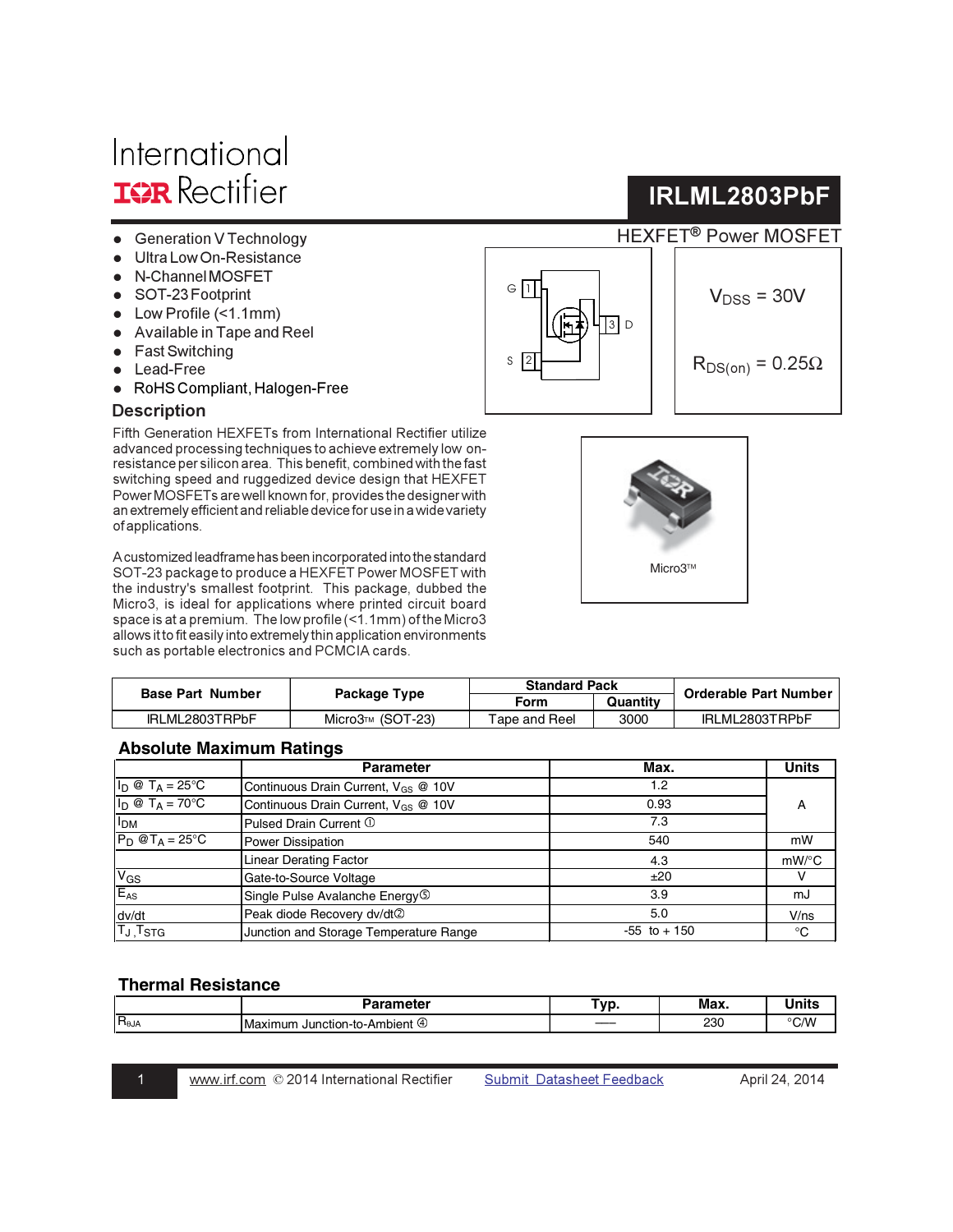

|                                          | <b>Parameter</b>                     | Min. |       | $Typ.$ Max. | Units   | <b>Conditions</b>                                     |
|------------------------------------------|--------------------------------------|------|-------|-------------|---------|-------------------------------------------------------|
| $V_{(BR)DSS}$                            | Drain-to-Source Breakdown Voltage    | 30   |       |             | V       | $V_{GS} = 0V$ , $I_D = 250 \mu A$                     |
| $\Delta V_{\rm(BR)DSS}/\Delta T_{\rm J}$ | Breakdown Voltage Temp. Coefficient  |      | 0.029 | ---         | $V$ /°C | Reference to $25^{\circ}$ C, $I_D = 1 \text{mA}$      |
|                                          | Static Drain-to-Source On-Resistance |      |       | 0.25        |         | $V_{GS}$ = 10V, $I_D$ = 0.91A ③                       |
| $R_{DS(on)}$                             |                                      |      |       | 0.40        | Ω       | $V_{GS}$ = 4.5V, $I_D$ = 0.46A $\circled{3}$          |
| $V_{GS(th)}$                             | Gate Threshold Voltage               | 1.0  |       |             | V       | $V_{DS} = V_{GS}$ , $I_D = 250 \mu A$                 |
| $g_{\rm fs}$                             | <b>Forward Transconductance</b>      | 0.87 |       |             | S       | $V_{DS}$ = 10V, $I_D$ = 0.46A                         |
| $I_{DSS}$                                | Drain-to-Source Leakage Current      |      |       | 1.0         | μA      | $V_{DS}$ = 24V, $V_{GS}$ = 0V                         |
|                                          |                                      |      |       | 25          |         | $V_{DS}$ = 24V, $V_{GS}$ = 0V, T <sub>J</sub> = 125°C |
|                                          | Gate-to-Source Forward Leakage       |      |       | $-100$      | nA      | $V_{GS}$ = -20V                                       |
| <b>I</b> GSS                             | Gate-to-Source Reverse Leakage       |      |       | 100         |         | $V_{GS}$ = 20V                                        |
| $Q_g$                                    | <b>Total Gate Charge</b>             |      | 3.3   | 5.0         |         | $I_D = 0.91A$                                         |
| $Q_{gs}$                                 | Gate-to-Source Charge                |      | 0.48  | 0.72        | nC      | $V_{DS}$ = 24V                                        |
| $Q_{gd}$                                 | Gate-to-Drain ("Miller") Charge      |      | 1.1   | 1.7         |         | $V_{GS}$ = 10V, See Fig. 6 and 9 $\circledcirc$       |
| $t_{d(on)}$                              | Turn-On Delay Time                   |      | 3.9   | ---         |         | $V_{DD} = 15V$                                        |
| $t_{r}$                                  | <b>Rise Time</b>                     |      | 4.0   |             |         | $I_D = 0.91A$                                         |
| $t_{d(off)}$                             | Turn-Off Delay Time                  |      | 9.0   |             | ns      | $R_G = 6.2\Omega$                                     |
| $t_{\rm f}$                              | <b>Fall Time</b>                     |      | 1.7   |             |         | $R_D$ = 16 $\Omega$ , See Fig. 10 $\odot$             |
| $C_{iss}$                                | Input Capacitance                    |      | 85    |             |         | $V_{GS} = 0V$                                         |
| $C_{\rm oss}$                            | Output Capacitance                   |      | 34    |             | рF      | $V_{DS}$ = 25V                                        |
| C <sub>rss</sub>                         | Reverse Transfer Capacitance         |      | 15    |             |         | $f = 1.0$ MHz, See Fig. 5                             |

## Electrical Characteristics  $@T_J = 25°C$  (unless otherwise specified)

### **Source-Drain Ratings and Characteristics**

|                       | <b>Parameter</b>             | Min. | Typ. | Max. | <b>Units</b> | <b>Conditions</b>                                            |
|-----------------------|------------------------------|------|------|------|--------------|--------------------------------------------------------------|
| Is                    | Continuous Source Current    |      |      | 0.54 |              | MOSFET symbol                                                |
|                       | (Body Diode)                 |      |      |      | A            | showing the                                                  |
| <sub>sM</sub>         | <b>Pulsed Source Current</b> |      |      | 7.3  |              | G \<br>integral reverse                                      |
|                       | (Body Diode) 1               |      |      |      |              | p-n junction diode.                                          |
| <b>V<sub>SD</sub></b> | Diode Forward Voltage        |      |      | 1.2  | V            | $T_{\rm J}$ = 25°C, $I_{\rm S}$ = 0.91A, $V_{\rm GS}$ = 0V © |
| $t_{rr}$              | Reverse Recovery Time        |      | 26   | 40   | ns           | $T_J = 25^{\circ}C$ , I <sub>F</sub> = 0.91A                 |
| $Q_{rr}$              | Reverse RecoveryCharge       |      | 22   | 32   | пC           | $di/dt = 100A/\mu s$ 3                                       |

### Notes:

1 Repetitive rating; pulse width limited by max. junction temperature. (See fig. 11)  $\circled{ }$  Pulse width  $\leq$  300µs; duty cycle  $\leq$  2%.

 $\circled{4}$  Surface mounted on FR-4 board,  $t \le 5$ sec.

- $T_J \leq 150^{\circ}$ C
- $\textcircled{1}_{SD} \leq 0.91A, \text{ di/dt } \leq 120A/\mu s, \text{ } V_{DD} \leq V_{(BR)DSS}, \quad \textcircled{3-Limited by } T_{Jmax}, \text{ starting } T_J = 25^{\circ}C, \text{ } L = 9.4 \text{mH}, \text{ } R_G = 25 \Omega, \text{ } I_{AS} = 0.9A.$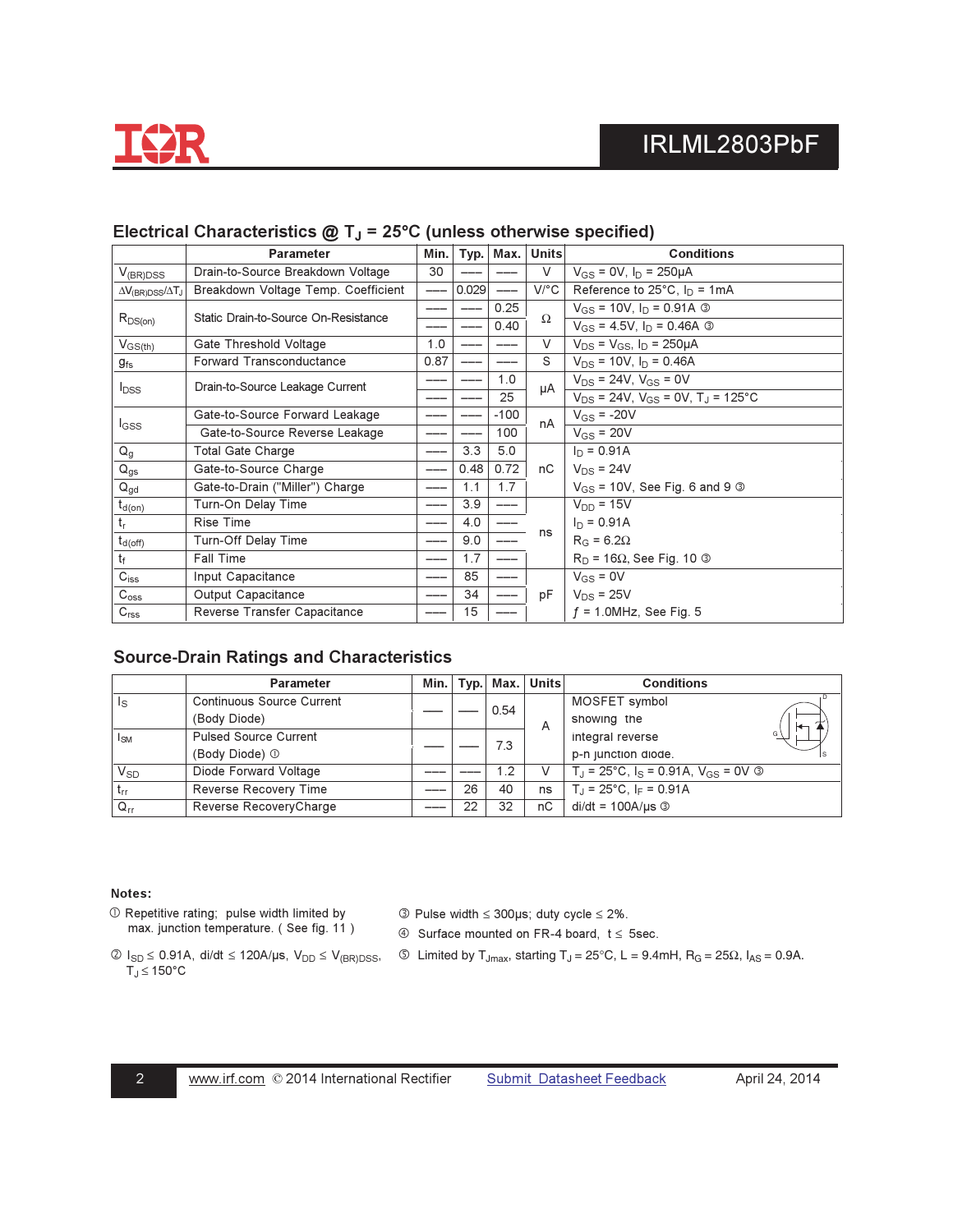







ig 2. Typical Output Characteristics



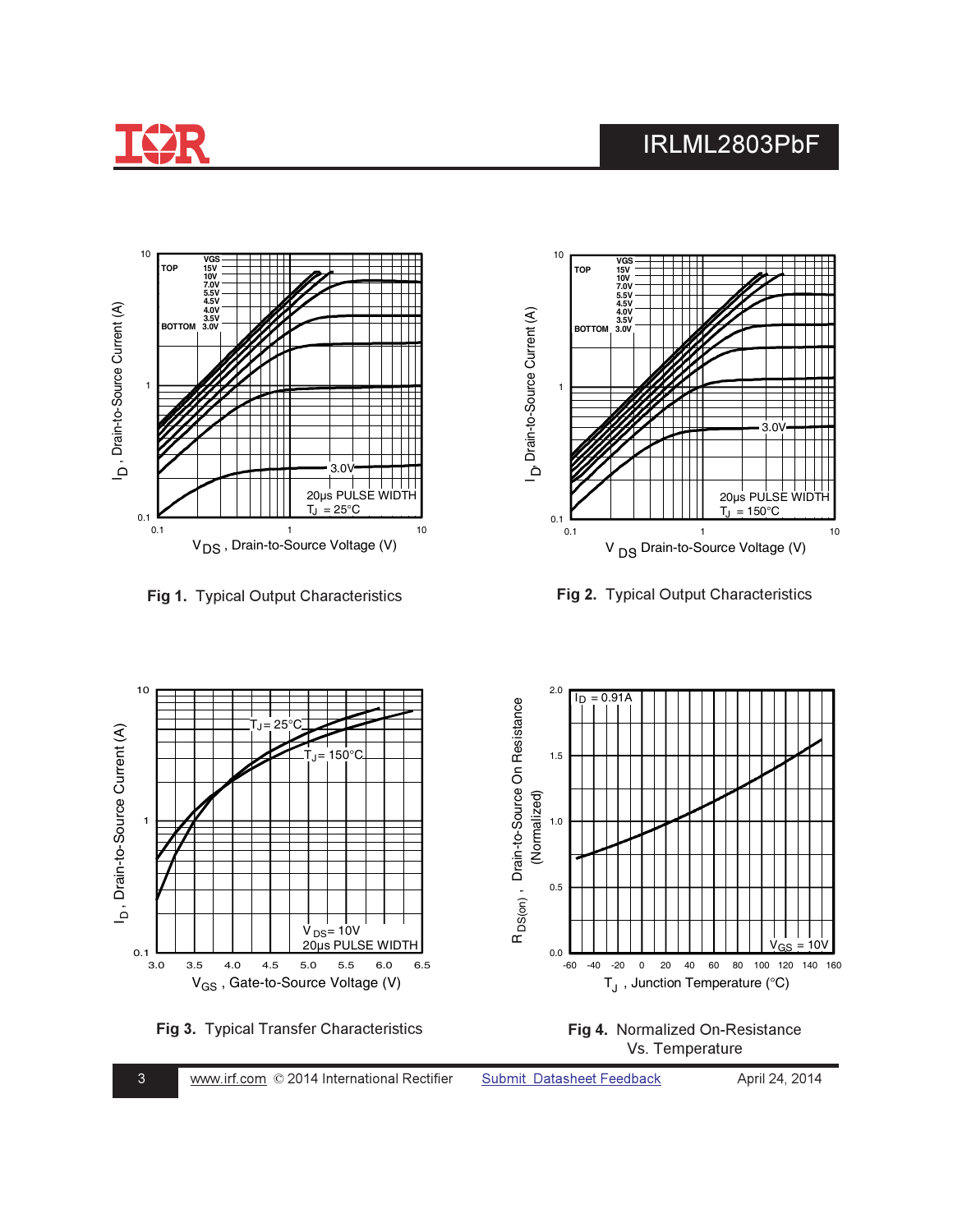

 $\overline{4}$ 

## IRLML2803PbF

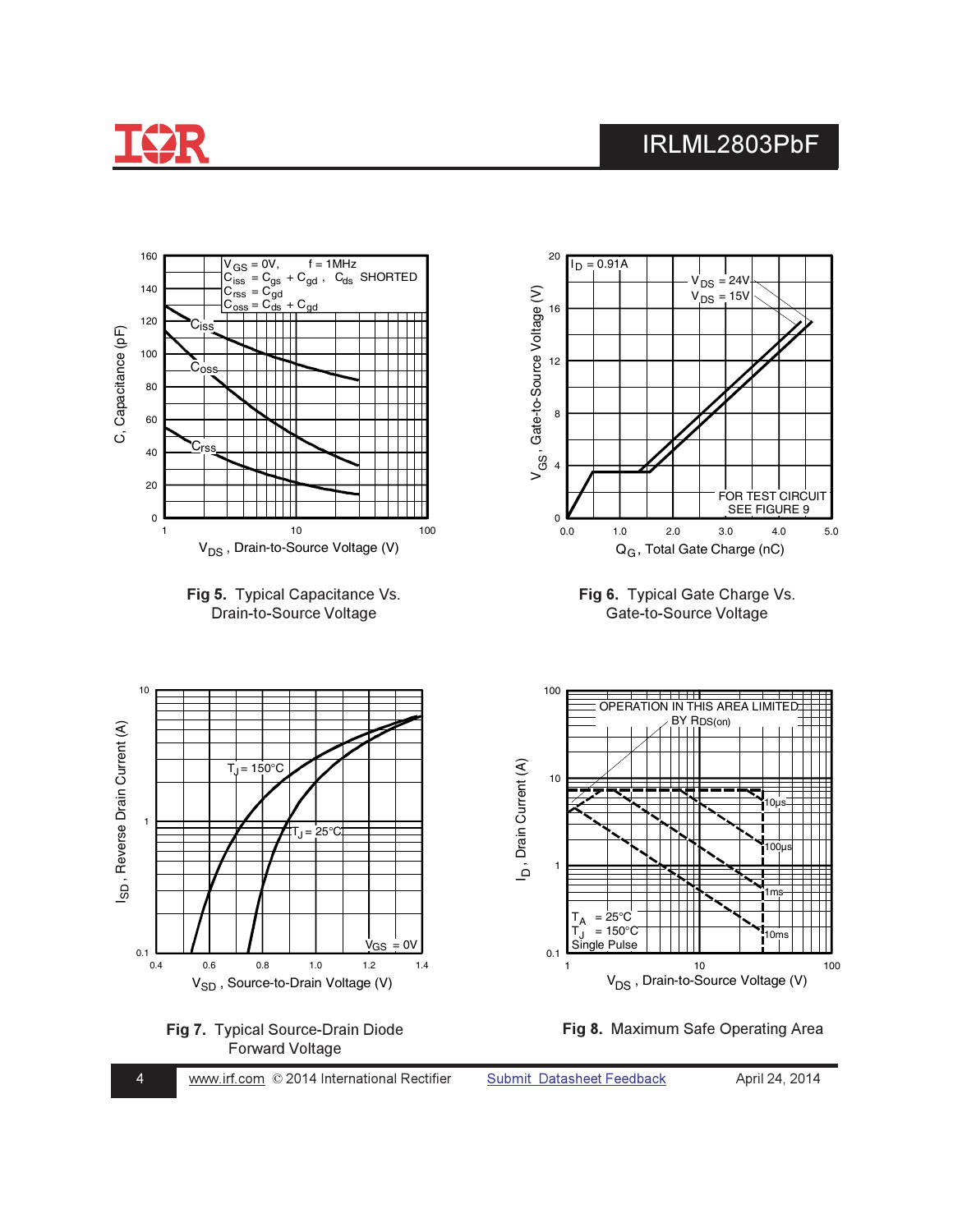

Fig 9a. Basic Gate Charge Waveform



Fig 9b. Gate Charge Test Circuit



Fig 10a. Switching Time Test Circuit



Fig 10b. Switching Time Waveforms



Fig 11. Maximum Effective Transient Thermal Impedance, Junction-to-Ambient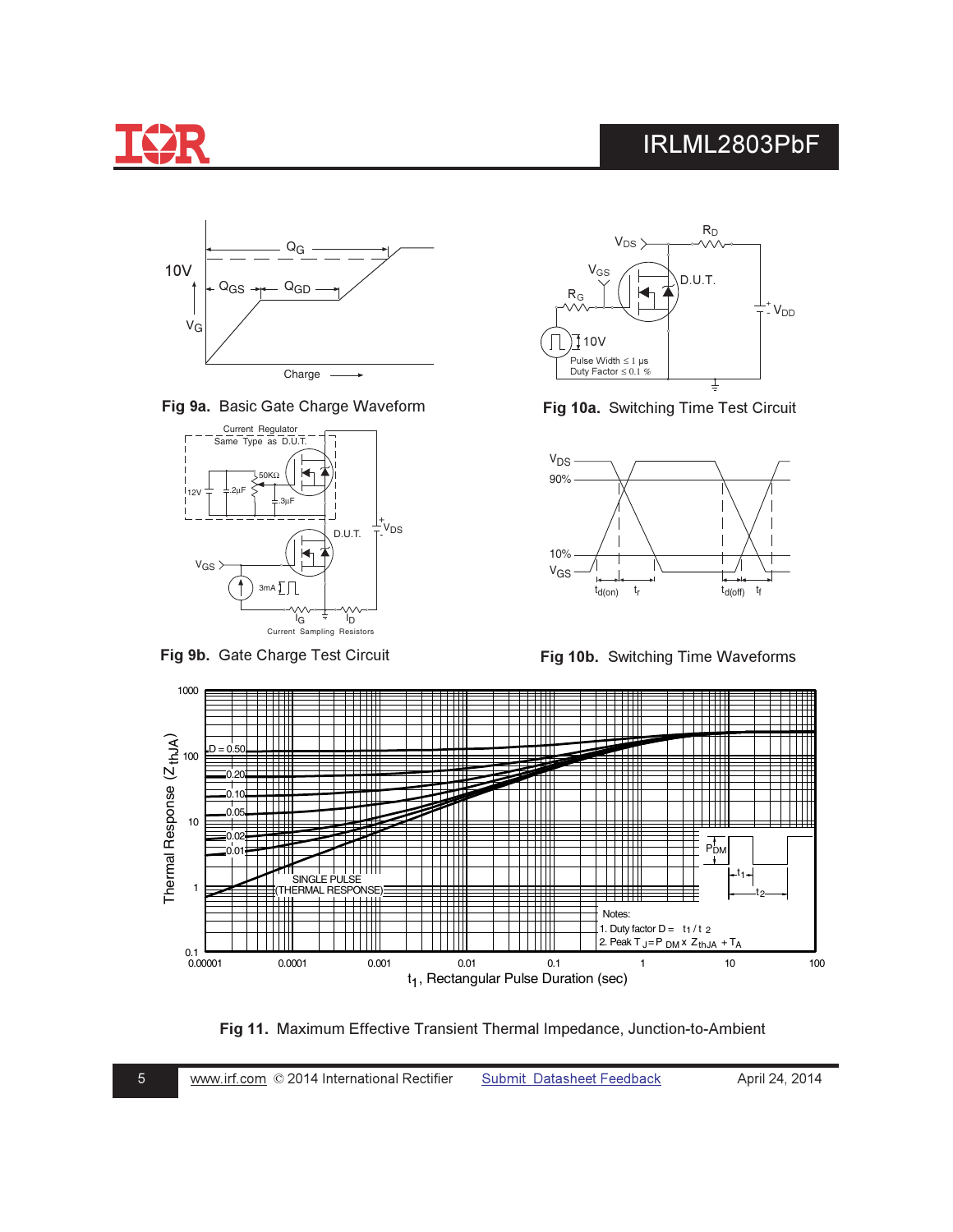

 $\sqrt{6}$ 

## IRLML2803PbF



Fig 13. Peak Diode Recovery dv/dt Test Circuit for N-Channel<br>HEXFET® Power MOSFETs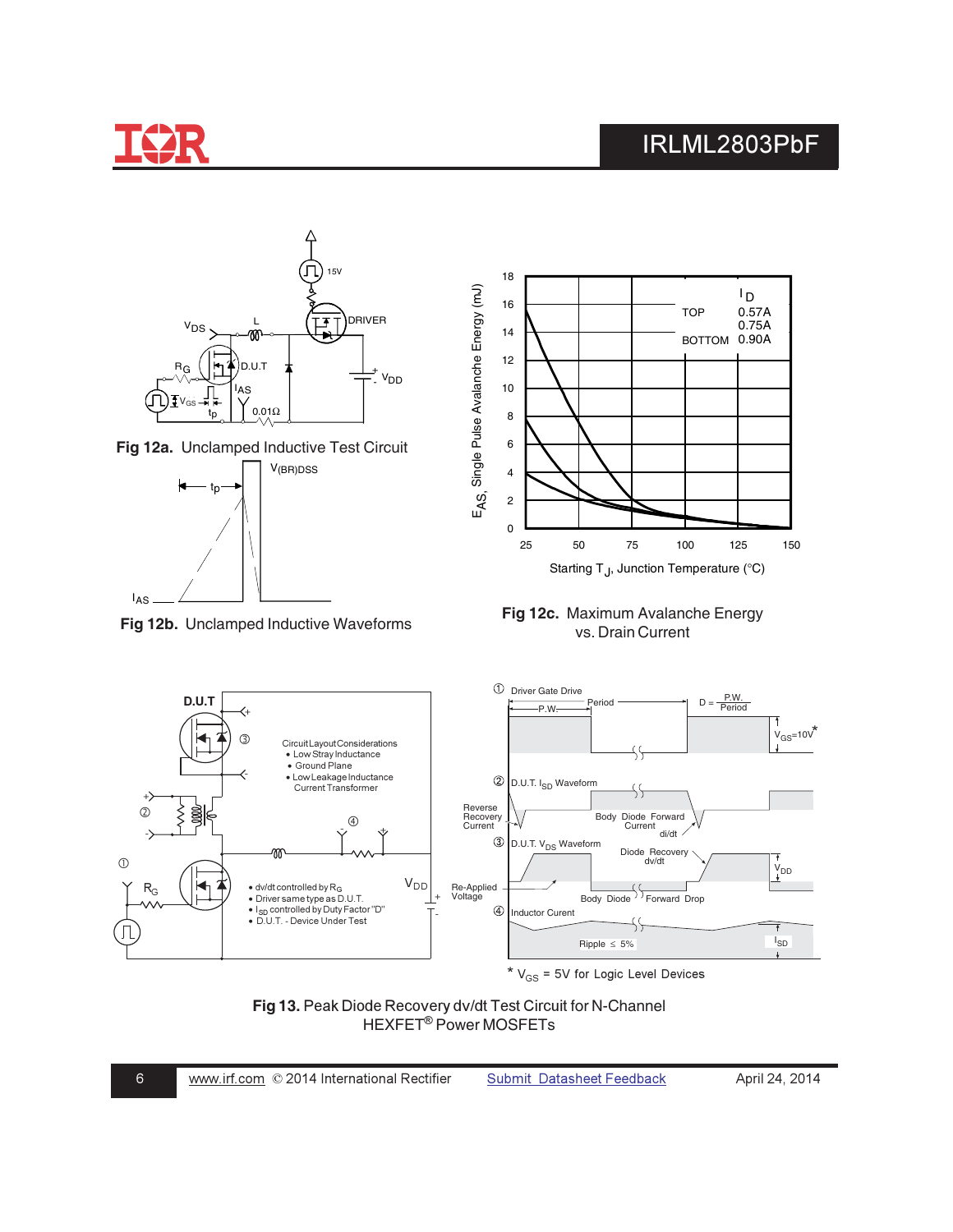

## Micro3 (SOT-23) (Lead-Free) Package Outline Dimensions are shown in millimeters (inches)



8. OUTLINE CONFORMS TO JEDEC OUTLINE TO-236AB.

Micro3 (SOT-23 / TO-236AB) Part Marking Information 1.90 [.075]

0.95 [.0375]

Notes: This part marking information applies to devices produced after 02/26/2001

3X 0.802<br>(031)



**Note: For the most current drawing please refer to IR website at http://www.irf.com/package**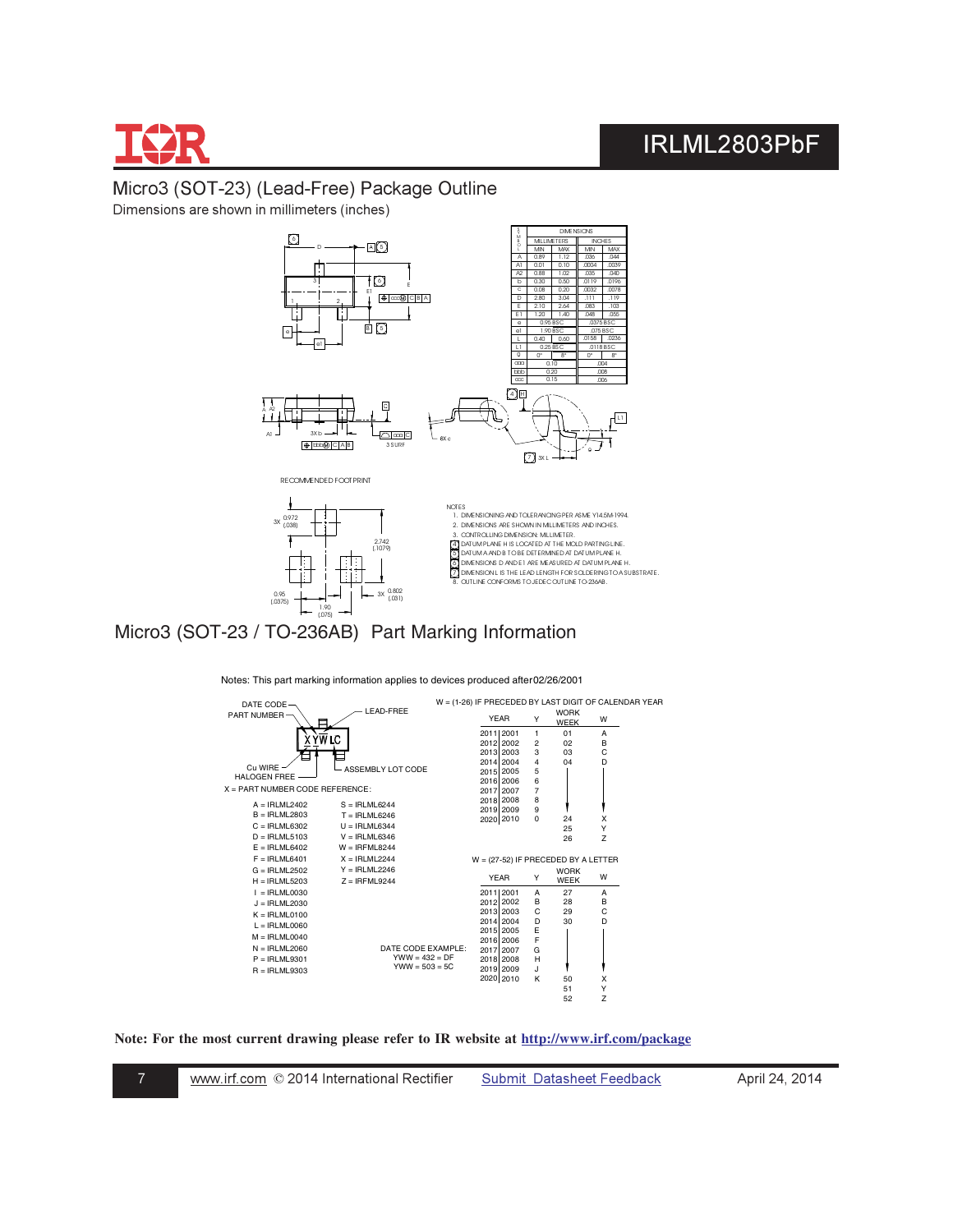

## Tape & Reel Information

**SOT-23** 

Dimensions are shown in millimeters (inches)



1. CONTROLLING DIMENSION : MILLIMETER.

2. OUTLINE CONFORMS TO EIA-481 & EIA-541.

**Note: For the most current drawing please refer to IR website at http://www.irf.com/package**